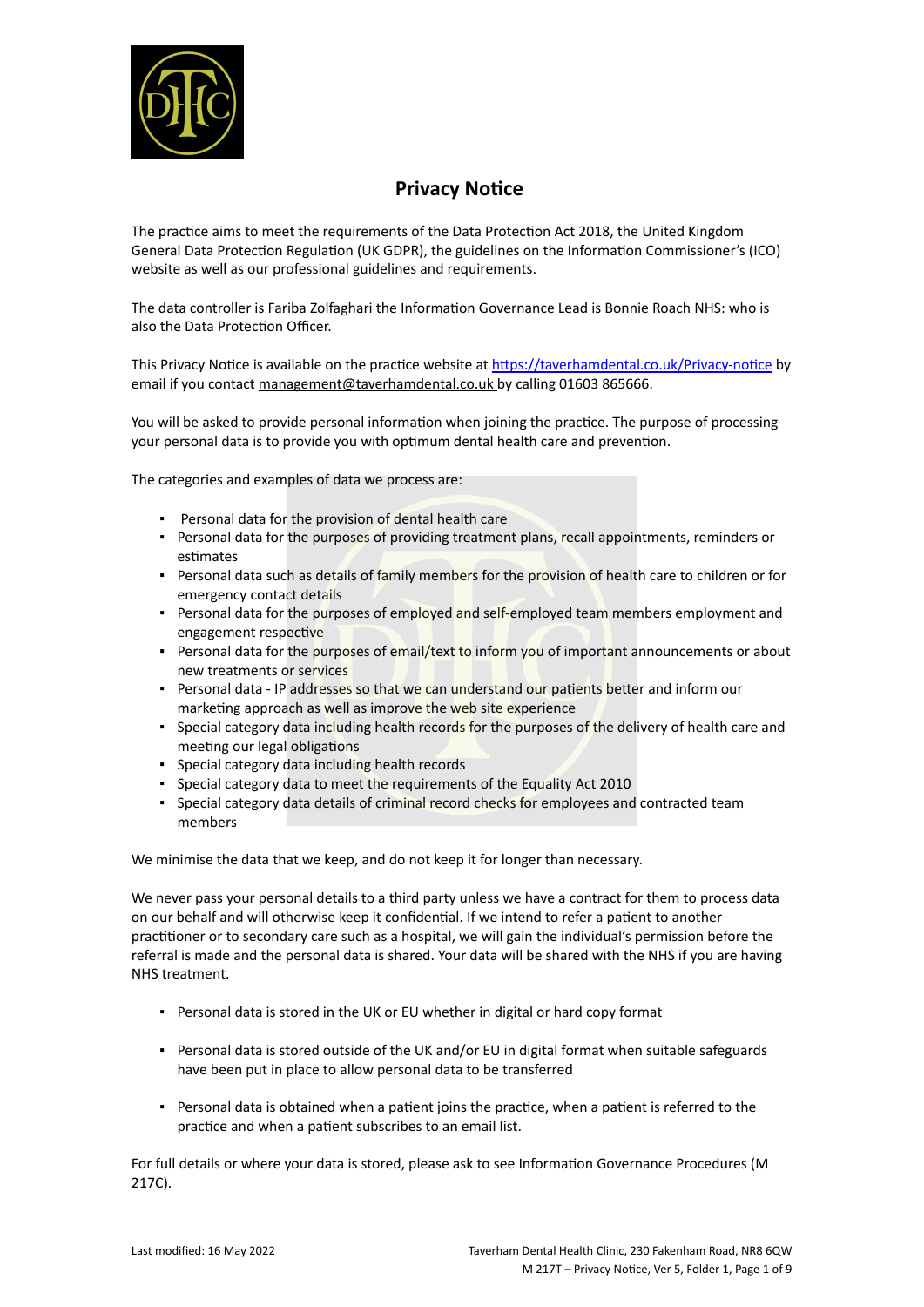

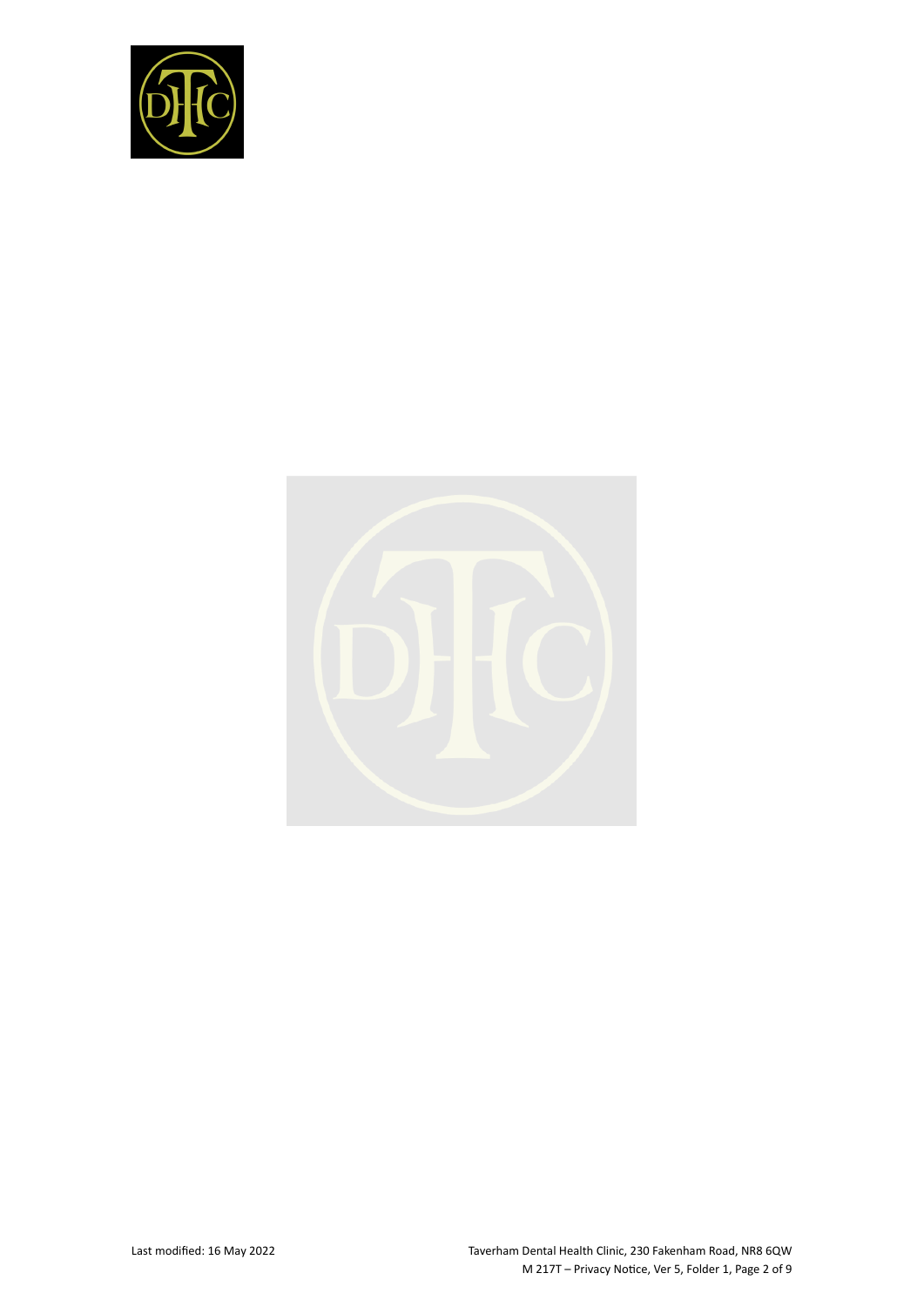

We have established the following lawful bases for processing your data:

Our lawful bases for processing personal data:

- The legitimate interests of the dental practice
- Processing is necessary for the performance of a contract with the data subject or to take steps to enter into a contract
- Consent of the data subject
- To comply with our legal obligations

Our Article 9 conditions for processing special category data:

- Processing is necessary for health care purposes
- Processing necessary for identifying or keeping under review the existence or absence of equality of opportunity or treatment between groups of people with the view to enabling such equality to be promoted or maintained
- We obtain consent of the data subject to process criminal record checks

The reasons we process the data include:

- **To maintain your contemporaneous clinical records**
- To provide you with dental treatment, prevention and oral health advice
- To carry out financial transactions with you
- **·** To manage your NHS dental care treatment
- To send your personal data to the General Dental Council or other authority as required by law
- To communicate with you as and when required including appointment reminders, treatment plans, estimates and other communications about your treatment or the practice
- To communicate with your next of kin in an emergency
- **.** If a parent or carer to communicate with you about the person you parent or care for
- To refer you to other dentists or doctors and health professionals as required
- To obtain criminal record disclosures for team members
- For debt recovery
- **•** To continually improve the care and service you receive from us

The personal data we process includes:

Your name, address, gender, date of birth, NHS number, medical history, dental history, family medical history, family contact details, marital status financial details for processing payment, your doctor's details and details of treatment at the practice. We may process more sensitive special category data including ethnicity, race, religion, or sexual orientation so that we can meet our obligations under the Equality Act 2010, or for example to modify treatment to suit your religion and to meet NHS obligations.

The retention period for special data in patient records is a minimum of 11 years and may be longer for complex records or to meet our legal requirements. The retention period for other personal data is 2 years after it was last processed. Details of retention periods are available in the Record Retention (M 215) procedure available from the practice.

We obtain your personal details when you enquire about our care and service, when you join the practice, when you subscribe to our newsletter or register online, when you complete a registration or medical history form and when another practitioner refers you for treatment at our practice. Occasionally patients are referred to us from other official sources such as NHS clinics or hospitals.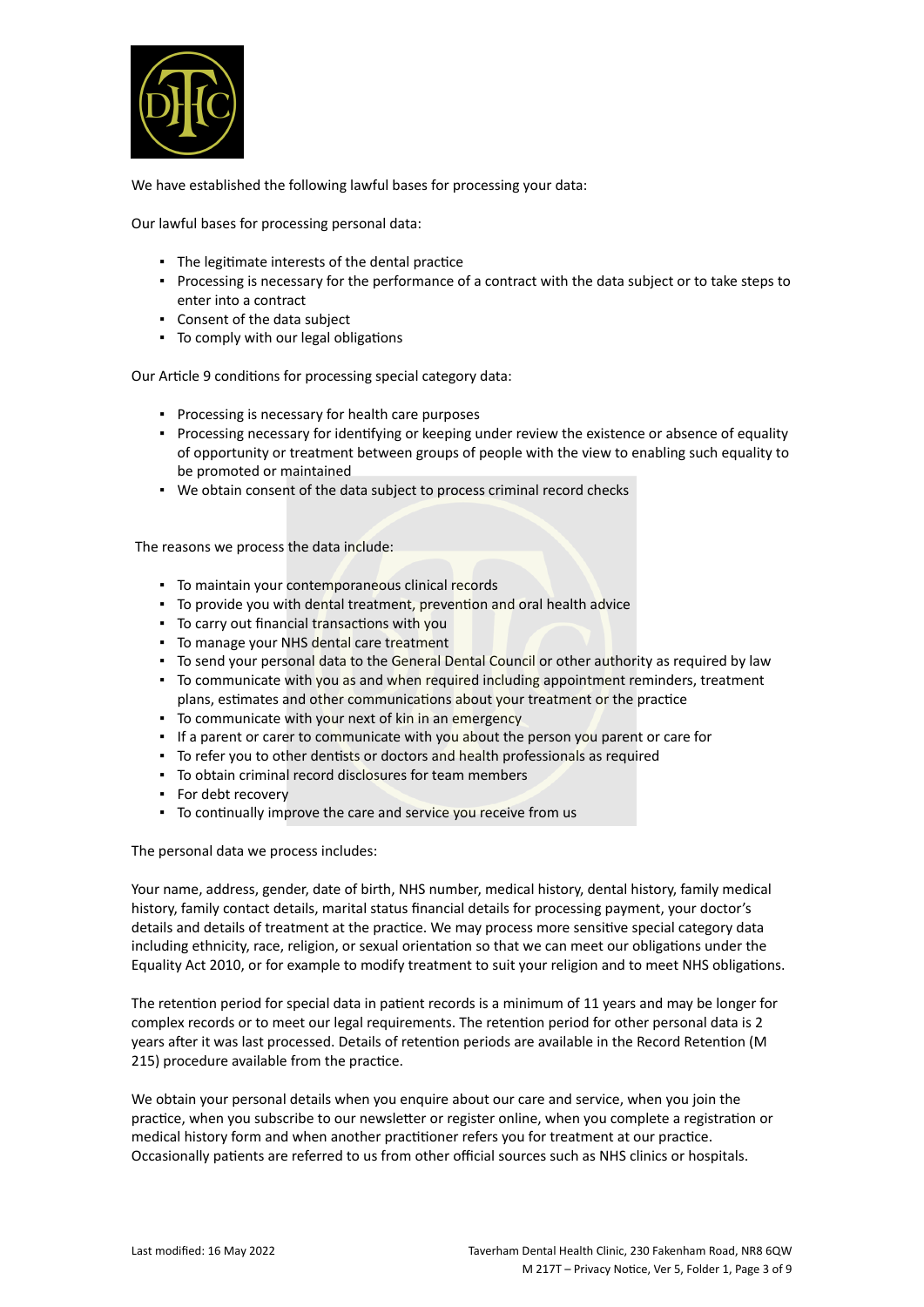

You have the following personal data rights:

- The right to be informed about the collection and use of your personal data
- The right of access to have a copy of the data we hold about you. Generally, we will not charge for this service
- The right to rectification to correct the data we have if it is inaccurate or incomplete
- The right to deletion of your personal data (clinical records must be retained for a certain time period)
- **·** The right to restrict processing of your personal data
- The right to data portability to have your data transferred to someone else
- The right to object to the processing of your personal data
- Rights in relation to automated decision making and profiling

Further details of these rights can be seen in our Information Governance Procedures (M 217C) or at the [Information Commissioner's website](https://ico.org.uk/for-organisations/guide-to-the-general-data-protection-regulation-gdpr/individual-rights/). Here are some practical examples of your rights:

- If you **are** a patient of the practice you have the right to withdraw consent for important notifications, newsletters, surveys or marketing. You can inform us to correct errors in your personal details or withdraw consent from communication methods such as telephone, email or text. You have the right to obtain a free copy of your patient records within one month
- If you are **not** a patient of the practice you have the right to withdraw consent for processing personal data, to have a free copy of it within one month, to correct errors in it or to ask us to delete it. You can also withdraw consent from communication methods such as telephone, email or text

We have carried out a Privacy Impact Assessment in Sensitive Information Map, PIA and Risk Assessment (M 217Q) and you can request a copy from the details below. The details of how we ensure security of personal data is in our Security Risk Assessment (M 217M) and Information Governance Procedures (M 217C).

## **Comments, suggestions and complaints**

Please contact the IG Lead at the practice for a comment, suggestion or a complaint about your data processing at management@taverhamdental.co.uk, or 01603 865666 or by writing to or visiting the practice at 230 Fakenham Road, Taverham, Norwich, Norfolk, NR8 6QW. We take complaints very seriously.

If you are unhappy with our response or if you need any advice you should contact the Information Commissioner's Office (ICO). Their telephone number is 0303 123 1113, you can also [chat online with an](https://ico.org.uk/global/contact-us/live-chat/) [advisor.](https://ico.org.uk/global/contact-us/live-chat/) The ICO can investigate your claim and take action against anyone who's misused personal data. You can also visit their website for information on [how to make a data protection complaint.](http://www.ico.org.uk/complaints)

## **Related practice procedures**

You can also use these contact details to request copies of the following practice policies or procedures:

- Data Protection and Information Security Policy (M 233-DPT), Consent Policy (M 233-CNS)
- **Sensitive Information Map, PIA and Risk Assessment (M 217Q), Information Governance** Procedures (M 217C), Record Retention (M 215)

If you have an enquiry or a request, please contact the Information Governance Lead: Bonnie Roach Taverham Dental Health Clinic, 230 Fakenham Road, Taverham, Norfolk, NR8 6QW Email: management@taverhamdental.co.uk,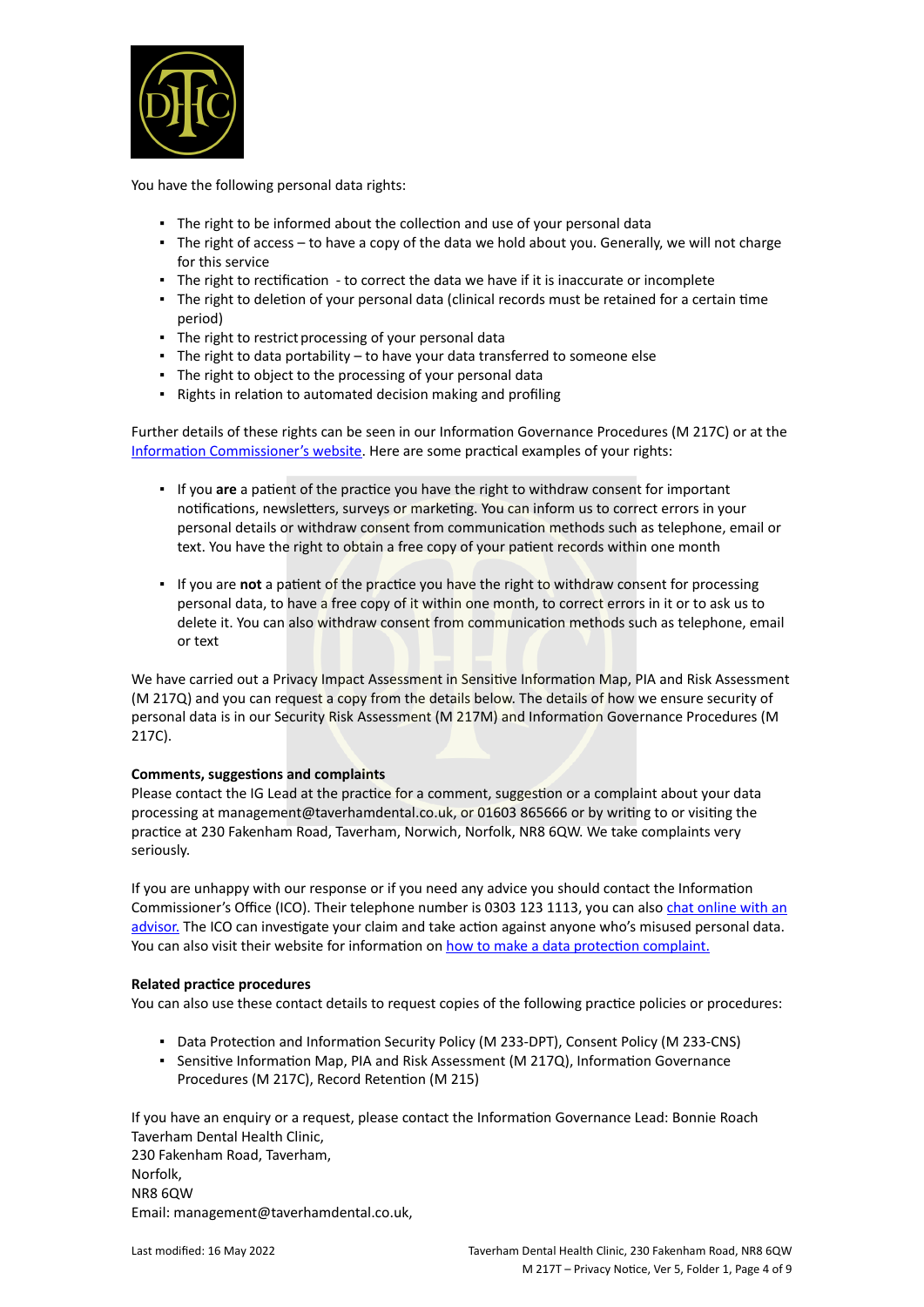

Phone: 01603 865666.

Thank you.

# **Data Opt-Out Policy (England)**

## **How the NHS and care services use your information**

Taverham Dental Health Clinic is one of many organisations working in the health and care system to improve care for patients and the public. Whenever you use a health or care service, such as attending Accident & Emergency or using Community Care services, important information about you is collected in a patient record for that service. Collecting this information helps to ensure you get the best possible care and treatment. The information collected about you when you use these services can also be used and provided to other organisations for purposes beyond your individual care, for instance to help with:

- **.** Improving the quality and standards of care provided
- Research into the development of new treatments
- **•** Preventing illness and diseases
- Monitoring safety
- Planning services

This may only take place when there is a clear legal basis to use this information. All these uses help to provide better health and care for you, your family and future generations. Confidential patient information about your health and care is **only used** like this where allowed by law.

Most of the time, anonymised data is used for research and planning so that you cannot be identified in which case your confidential patient information isn't needed.

You have a choice about whether you want your confidential patient information to be used in this way. If you are happy with this use of information you do not need to do anything. If you do choose to opt out your confidential patient information will still be used to support your individual care. To find out more or to register your choice to opt out, please visit [www.nhs.uk/your-nhs-data-matters](http://www.nhs.uk/your-nhs-data-matters). On this web page you will:

- See what is meant by confidential patient information
- Find examples of when confidential patient information is used for individual care and examples of when it is used for purposes beyond individual care
- Find out more about the benefits of sharing data
- Understand more about who uses the data
- Find out how your data is protected
- Be able to access the system to view, set or change your opt-out setting
- Find the contact telephone number if you want to know any more or to set/change your opt-out by phone
- See the situations where the opt-out will not apply

You can also find out more about how patient information is used at: [https://www.hra.nhs.uk/information-about-patients/](https://www.hra.nhs.uk/information-about-patients/%20) (which covers health and care research); and <https://understandingpatientdata.org.uk/what-you-need-know> (which covers how and why patient information is used, the safeguards and how decisions are made)

You can change your mind about your choice at any time.

Data being used or shared for purposes beyond individual care does not include your data being shared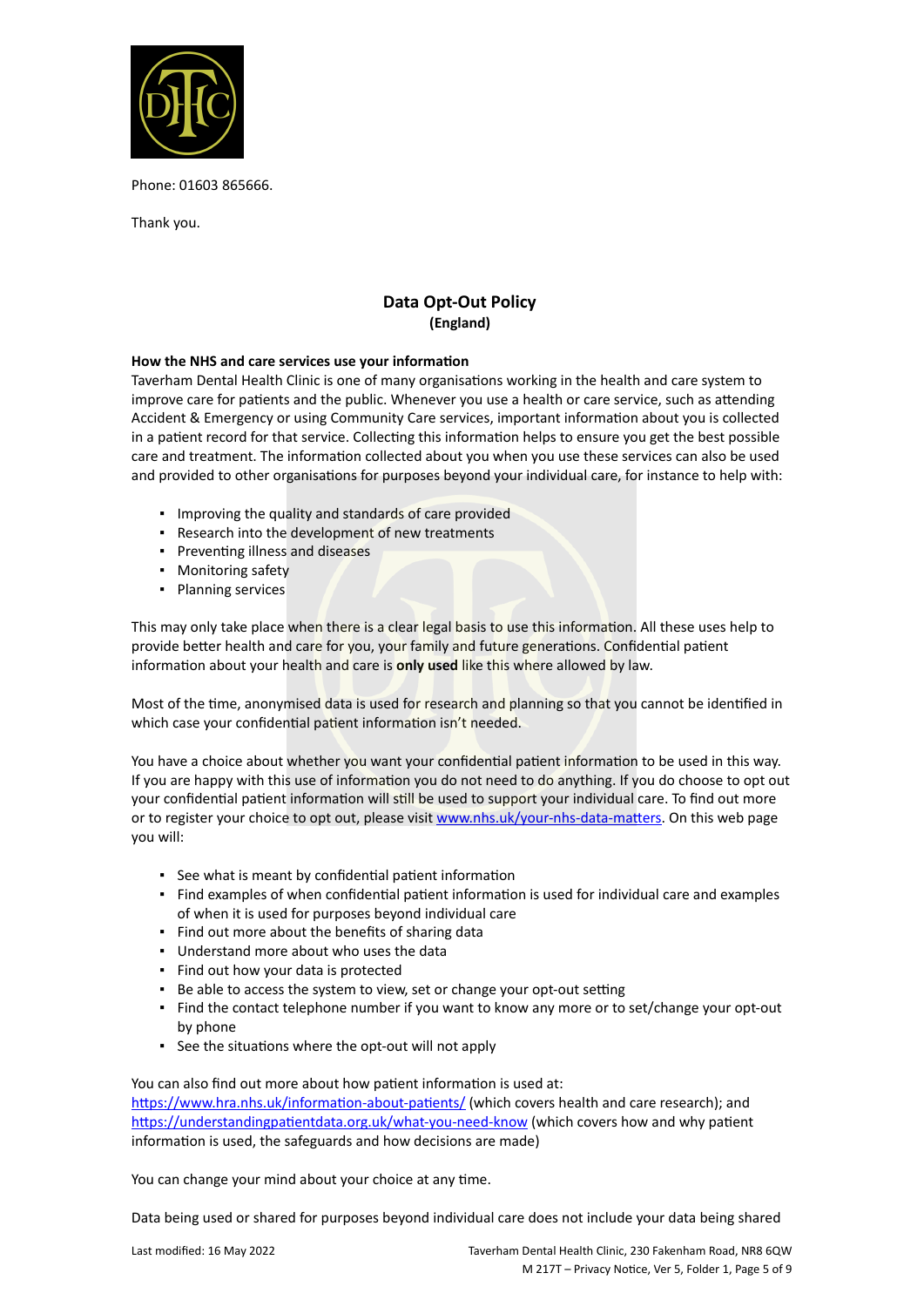

with insurance companies or used for marketing purposes and data would only be used in this way with your specific agreement.

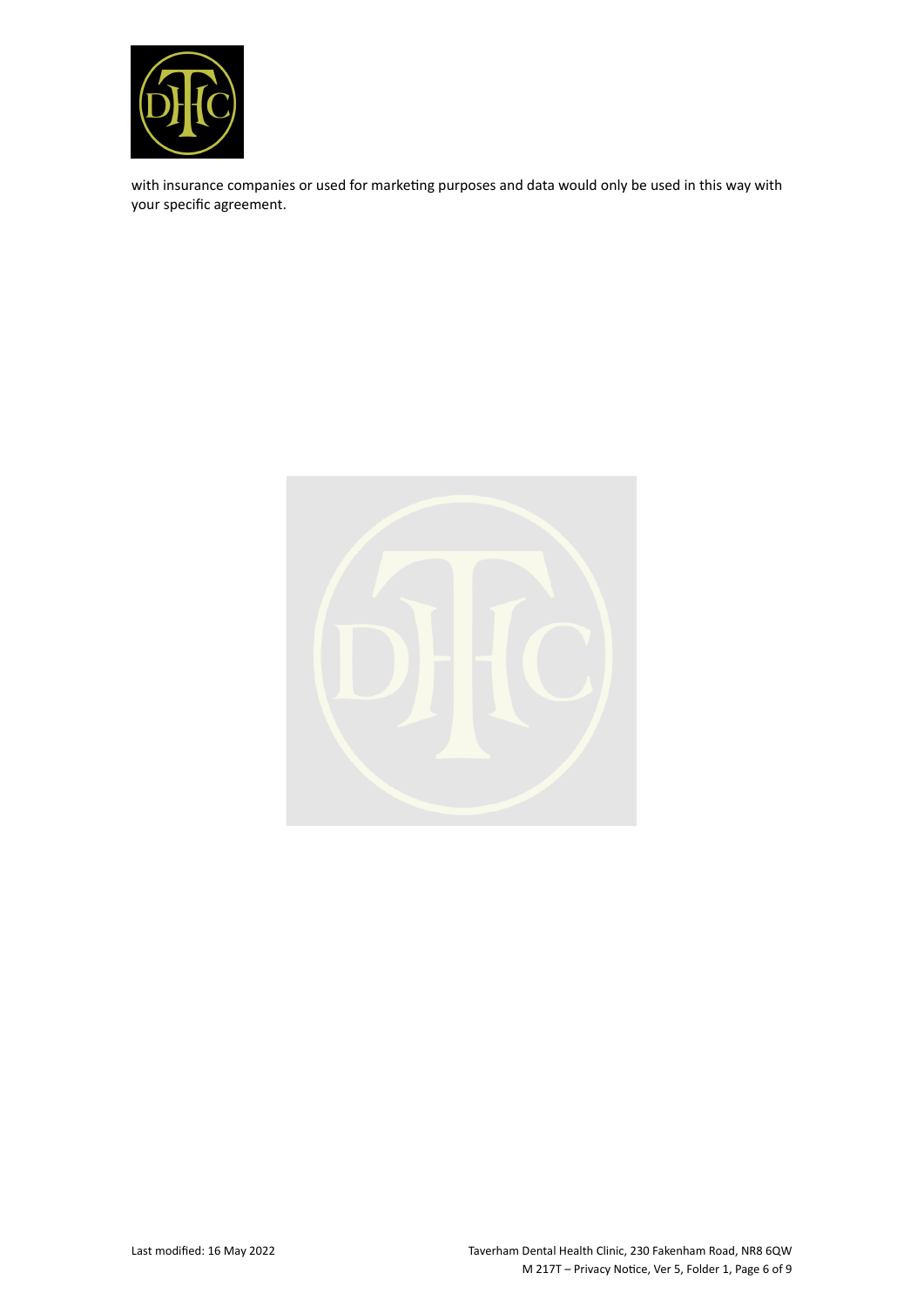

NHS Health and care organisations must have systems and processes in place so they can be compliant with the national data opt-out and apply your choice to any confidential patient information they use or share for purposes beyond your individual care.

Our practice only uses your personal health data to provide individualised care to you and does not disclose your data for any other purposes. The national data opt-out does not apply to our usage of your data and we are compliant with the policy.

Our practice takes part in research projects where the opt-out could apply. We are compliant with the national data opt-out policy.

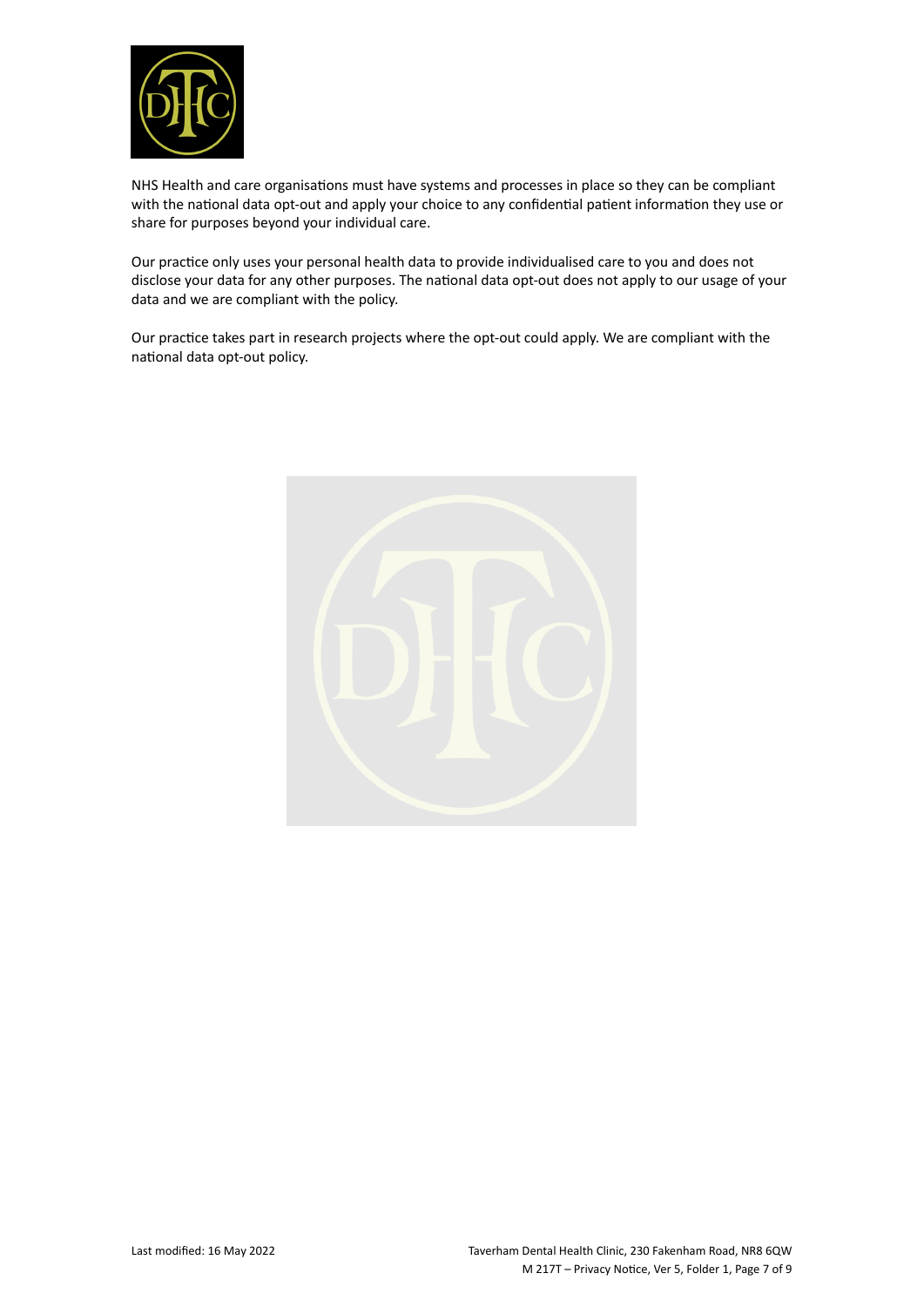

# **Processing of Staff and Candidates' Information**

This section explains how Taverham Dental Health Clinic processes the information of staff and applicants for job roles within the practice.

## **What data do we have?**

So that we can provide a safe and professional service, we need to keep certain records about our team members. We may record the following types of data:

- Your basic details and contact information e.g. your name, address, date of birth, National Insurance number and next of kin
- Your financial details e.g. details so that we can pay you, insurance, pension and tax details
- Your training records

We also record the following data which is classified as "special category":

- Health and social care data about you, which might include both your physical and mental health data – we will only collect this if it is necessary for us to know as your employer, e.g. fit notes or in order for you to claim statutory maternity/paternity pay
- . We may also, with your permission, record data about your race, ethnic origin, sexual orientation, or religion

As part of your engagement with the practice, you may be required to undergo a Criminal Record Check. This information is not kept for longer than is necessary—usually not more than 6 months following the recruitment decision, unless a dispute is raised or, in exceptional circumstances.

## **Why do we have this data?**

We require this data so that we can contact you, pay you and make sure you receive the training and support you need to perform your job. By law, we need to have a lawful basis for processing your personal data.

We process your data because:

- We have a legal obligation under UK employment law
- . We have a legitimate interest in processing your data for example, for administration of training or learning course or emergency planning etc. These legitimate interests will be customary, or necessary for operational, administrative, HR and recruitment purposes and to otherwise manage employment relationship and interaction between employees
- We are required to provide data to our regulator, CQC as part of our public interest obligations
- We are required to do so in our performance of another public task
- We process your special category data because It is necessary for us to process requests for sick pay or maternity pay
- If we request your criminal records data it is because we have a legal obligation to do this due to the type of work you do. This is set out in the Data Protection Act 2018 and the Rehabilitation of Offenders Act 1974 (Exceptions) Order 1975
- We may also process your data with your consent. If we need to ask for your permission, we will offer you a clear choice and ask that you confirm to us that you consent. We will also explain clearly to you what we need the data for and how you can withdraw your consent